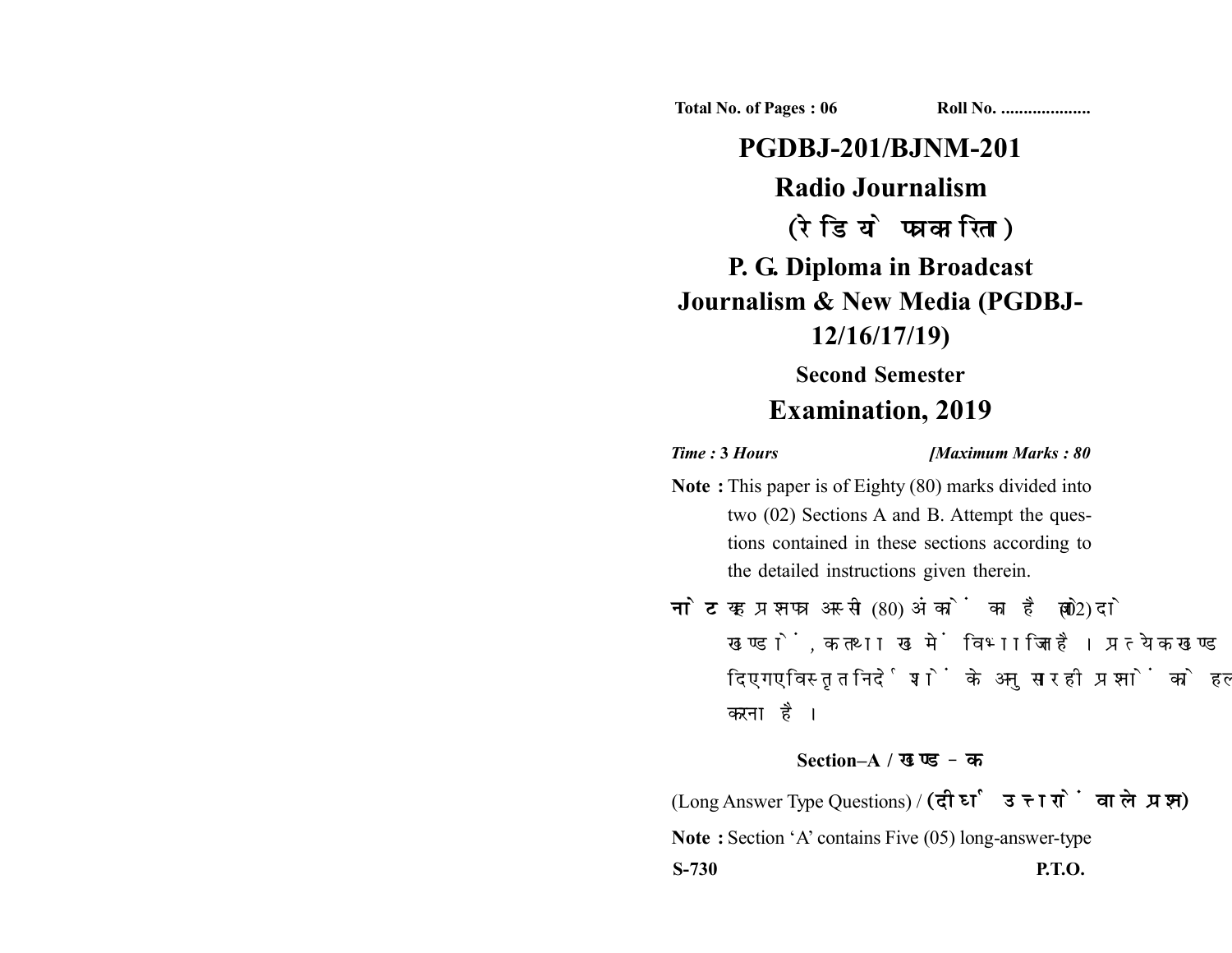रेडियो माध्यम अन्य माध्यमों से किस प्रकार भिन्न है? चर्चा कोजिए।

4. "All India Radio tries to reach every section of the Indian population through its different programmes." Do you agree with this thought? Discuss the nature and content of all India Radio Programmes with examples.

"ऑल इंडिया रेडियो अपने विभिन्न कार्यक्रमों के माध्यम से भारतीय जनसंख्या तक पहुँचने का प्रयास करता है।" क्या आप इस विचार से सहमत हैं? उदाहरण सहित ऑल इंडिया रेडियो के कार्यक्रमों की प्रकृति और विषय की चर्चा कीजिए।

5. What do you understand by Radio Feature? Describe the characteristics of Radio Feature.

रेडियो फीचर से आप क्या समझते हैं ? रेडियो फीचर की विशेषताओं का वर्णन कीजिए।

## **Section–B /**

(Short-Answer-Type Questions) / (लघु उत्तरों वाले प्रश्न)

**Note :** Section 'B' contains Eight (08) short-answertype questions of Seven (07) marks each. Learners are required to answer any Five (05) questions only. **(5×7=35)**  नोट: खण्ड'ख' में आठ (08) लघ उत्तरों वाले प्रश्न दिये गये हैं, प्रत्येक प्रश्न के लिए सात (07) अंक निर्धारित हैं। शिक्षार्थियों को इनमें से केवल पाँच (05) प्रश्नों के उत्तर देने हैं।

1. 'Radio is a medium of sound'. Explain.

'रेडियो ध्वनि का माध्यम है'। व्याख्या कोजिए।

2. Describe the characteristics of online Radio.

ऑनलाइन रेडियो की विशेषताओं का वर्णन कीजिए।

3. What do you understand by Voice dispatch? Explain with example. वॉयस डिस्पैच से आप क्या समझते हैं? उदाहरण के

साथ स्पष्ट करें।

- 4. How is report writing done? Explain. रिपोर्ताज लेखन कैसे किया जाता है? स्पष्ट करें।
- 5. Describe various qualities and responsibilities of a radio jockey.
	- रेडियो जॉकी के विविध गणों एवं जिम्मेदारियों का वर्णन कोजिए।
- 6. Write an article on radio music program.

**S-730**